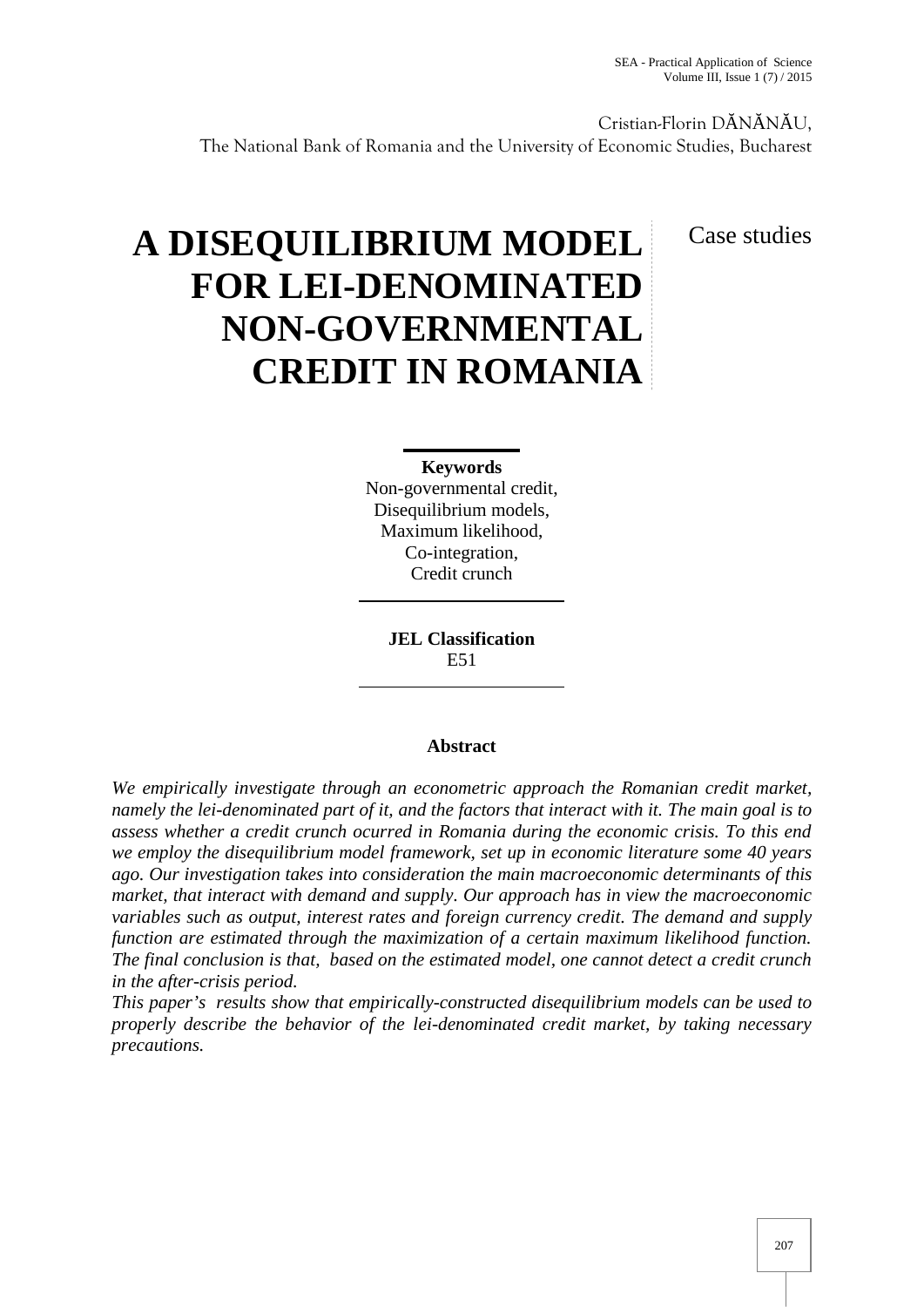### **Introduction**

This article focuses on the evolution of non governmental lei-denominated credit in Romania, during a thirteen years period, 2000-2012. This interval includes the membership period of the country to the European Union, that contributed to the economic development, in general, and to massive inflows of banking capital, in particular. Disequilibrium method established by **(Maddala and Forrest, 1974)** is used in order to assess the trends of this type of credit. Specifically, we assess whether a credit crunch (a situation in which "the supply of credit is restricted below the range usually identified with prevailing interest rates and the profitability of investment projects" **(Pazarbasioglu, 1997)**) ocurred within Romanian economy during the crisis period. As a consequence, an estimation and validation of a disequilibrium model for the Romanian lei denominated credit market is done for the first time in literature.

The article has the following structure: in the first part we deliver an overview of the literature in the field of assessing credit markets through disequilibrium models. The second part comprises a short description of the theoretical model. A third part is dedicated to explaining the rationale behind our choice of explanatory variables for credit supply and demand.

The model's estimation, together with its macroeconomic interpretation is done in the fourth part of the article. A general conclusion of the main findings and future research area is at the end of the paper.

### **1. Literature review**

The disequilibrium models were extensively used by various authors for analyzing certain national credit markets, with a view of assessing credit crunch: **(Barajas and Steiner, 2002)** for Colombia, Peru and Mexico, **(Ghosh and Ghosh, 1999)** for Korea, Indonesia and Thailand, **(Hurlin and Kierzenkowski, 2007)** for Poland, **(Nenovsky et al., 2003)** for Bulgaria, **(Baek, 2005)** for Korea, **(Pazarbasioglu, 1997)** for Finland, **(Pruteanu, 2004)** and **(Vodova, 2008)** for the Czech Republic. We will present briefly the results of these studies.

**(Baek, 2005)** uses the following vectors of independent variables for the Korean credit market: for the supply: loans granted in the previous period, the interest differential between the interest rate for credits and the coupons of corporate bonds, bank deposits from the previous period, compulsory reserve rate and the industrial production index; for the demand: the value of credits in the previous period, the interest differential between the interest rate for credits and the performance of certificates of deposit and the industrial production index.

**(Barajas and Steiner, 2002)** assess the slowing down of bank credits to the non-governmental sector in three countries in Latin America. The functions of aggregate supply and demand include the following variables: i) the industrial production; ii) the gross domestic product; iii) the GDP gap; iv) the expected inflation rate; v) the stock market index. In addition to elements presented in previous studies, two specific variables are included for the supply function: the percentage of non-performing loans from the total volume of credits, as well as the percentage of specific credit risk provisions from the total volume of non-performing loans.

**(Ghosh and Ghosh, 1999)** use a disequilibrium model to investigate a potential credit crisis in three Asian countries: Indonesia, Korea and Thailand during the period 1997-1998. The authors assume that the real supply of credits depends on the following variables: i) the real interest rate compared to the cost of resources (the latter is estimated according to the rates for deposits); ii) the current output as a measure of the companies' reimbursing capacity; iii) the commercial banks' real capacity to grant loans. In its turn, the real demand for credits is determined by the following variables: i) the real interest rate; ii) the current output, in order to evaluate both the demand for working capital and as an indicator of future output (calculated as an average in the periods t-2, t-1 and t in order to reduce endogeneity-related issues); iii) the production gap, measured as a deviation of the current industrial production from its long-term trend; iv) stock market prices (as a proxy for expected output); v) inflation, as a general indicator of the macroeconomic environment.

**(Hurlin and Kierzenkowski, 2007)** apply the standard ML methods and obtain counter-intuitive results as regards the identification of regimes. The explanation stems from using non-stationary time series. Observed variables are non-stationary and are not co-integrated in the linear model. In fact, it is impossible to test co-integration in demand and supply equations since their actual quantities are simply unobservable. In order to avoid this difficulty, the authors estimate the disequilibrium models in first differences, and use the min condition on annual growth rates as a first approximation. This modification of the model leads to a very precise identification of both regimes on the Polish credit market.

**(Nenovsky et al., 2003)** uses of a variety of factors to explain credit supply, respectively credit demand. The influencing factors can be grouped in the following categories: i) traditional factors (the size of the companies, the profit, bank resources), which also include internal regulations, as well as the structure of the banks and the companies; ii) the legal and institutional framework, mainly the restrictions resulting from the implementation of the monetary council regime; iii) corruption, influence exercised by the state; iv) property structure, control over the companies and the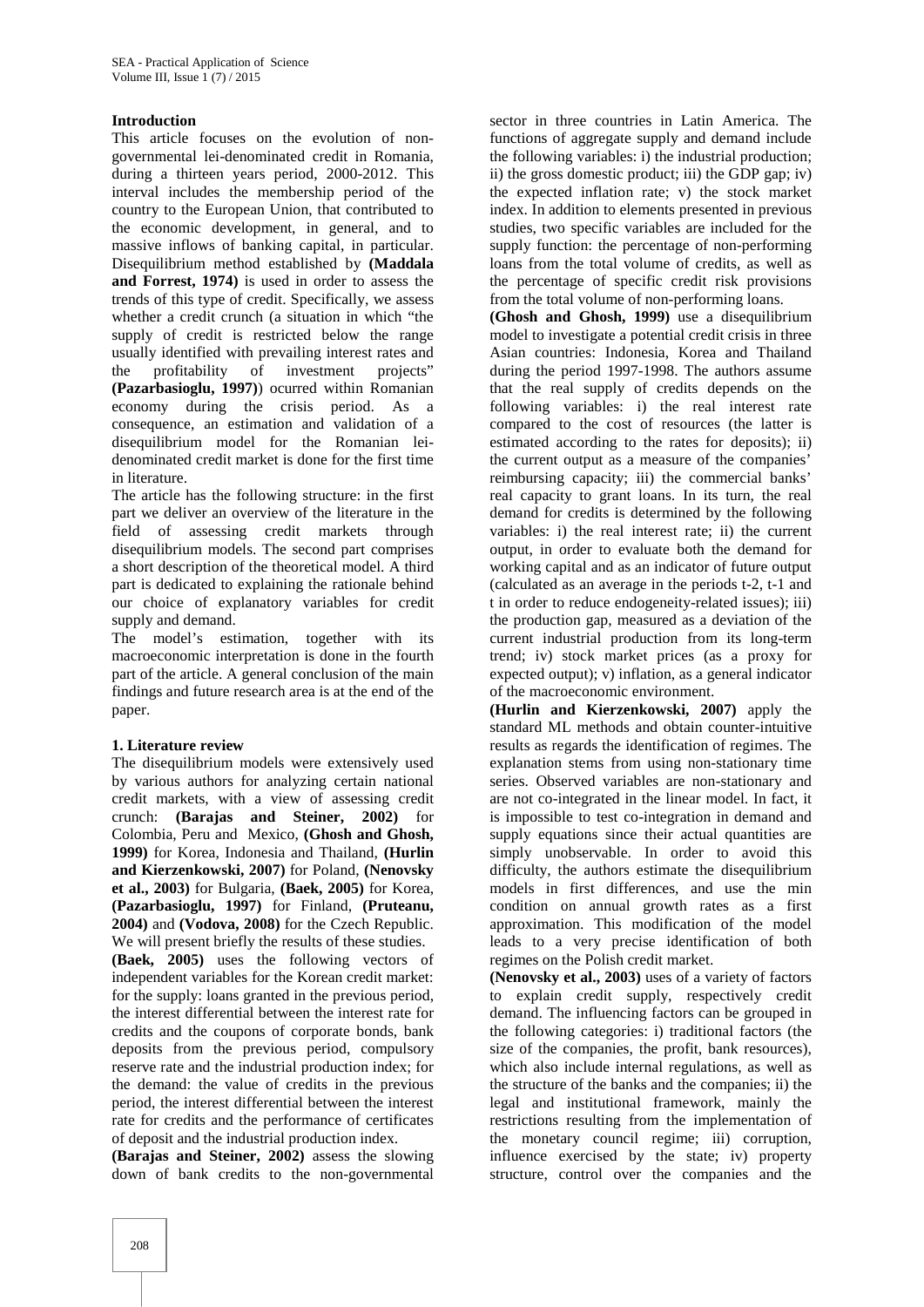banks. Data regarding companies was gathered from a database which includes 118 large companies listed on the stock market in Bulgaria, and the covered period is between 1998 and 2001. Data about banks was obtained mainly through a questionnaire that all the 35 commercial banks in America completed, and other necessary information was gathered from the banks' balance sheets and profit and loss accounts.

**(Pazarbasioglu, 1997)** analyzes the empirical evidence of a credit crunch in Finland, following the banking crisis. The paper uses monthly data on financial indicators, and the results suggest that the market reduction in bank lending during 1990s was a reaction to a cyclical decline of credit demand. Another finding is that banking industry become less willing to provide credit during periods associated with weak asset quality. Evidence is found as to the fact that banks increased collateral requirements during 1994, increasing non-price terms of loans. Other studies suggest that this process stopped and consequently the percentage of firms that have difficulties in accessing loans declined to less than 10 percent.

**(Pruteanu, 2004)** explores whether Czech companies are credit rationed on the market for newly granted loans denominated in Czech koruna. This is the sole research in which a domestic currency credit market (which is "mixed up" to a foreign currency market) is investigated. The author uses foreign-currency-denominated loans as explanatory variable in both demand and supply equations. Finally, two periods of the studied interval are characterized by a state of excess supply, and for the rest of the time, the author finds evidence of moderate excess demand. One must stress the fact that we similarly use the foreign currency loans in Romania's case, due to the fact that for the whole period 2000-2013 a great share, 58,3%, of the non-governmental credit has been denominated in foreign currencies.

**(Vodova, 2008)** has in view the credit market in Czech Republic, and takes into consideration for credit demand: i) the interest rate; ii) the gross domestic product, with a lag of 3 three-month periods; and iii) the inflation rate. For credit supply two independent variables are used: i) the banks' capacity to grant loan, and ii) the gross domestic product, as a measure of the debtors' ability to pay their debts. The following is worth mentioning: positive signs would are expected for GDP in both equations, but after estimation the GDP coefficient is negative in supply equation, which illustrates the existence of an inverse relation between this parameter and the credit supply. According to the author, this can be explained by referring to the banks' potential anti-cyclic behavior: if they expect a decline in the economic growth in the future, they can reduce their current credit supply.

#### **2. Theoretical framework of the model**

A disequilibrium model involves the estimation of two functions, one related to the demand, the other to the supply. The two sets of regressors have to be distinct and to include variables that determine supply and demand from an economic perspective. The disequilibrium hypothesis considers that the minimum of the two quantities at a certain moment represents the equilibrium on the market. The theoretical framework of this group of models was introduced for the first time in the seminal article of **(Maddala and Forrest, 1974)**. In order to formalize the described method, the following linear regression equations are given:

$$
D_{t} = X_{1t}^{T} S_{1} + u_{1t}
$$
  

$$
S_{t} = X_{2t}^{T} S_{2} + u_{2t}
$$

where  $D_t$ ,  $S_t$  represent the demand, respectively the supply in period t, the vectors  $X_1$ ,  $X_2$  represent the exogenous variables that influence the demand, respectively the supply of credits, and  $u_1$ ,  $u_2$ represent the residuals, which are independently and normally distributed (white noise). Then, the level of equilibrium of the market at a given moment t is established by:

$$
Q_{i} = \min(\boldsymbol{D}_{i}, \boldsymbol{S}_{i})
$$

This assumption is reasonable, as if demand is higher than the supply, then the excess demand remains unsatisfied (supply regime), and in the opposing situation when supply is higher than the demand, the excess supply remains uncovered (demand regime). In brief, disequilibrium hypothesis means that the short side of the market prevails at some moment in time, and the price of the quantities involved (in our case the lending interest rate) does not adjust itself to an equilibrium level. If both residuals are independent and normally distributed, then one can calculate the vector of structural parameters. The method of maximum likelihood (ML) estimation is used for the likelihood function of the model, deduced by **(Hurlin and Kierzenkowski, 2007)**. Also, one can compute the estimated probabilities of each regime.

### **3. Empirical model's specification**

In the sequel, we shortly describe the variables included within the empirical model, together with their motivation for our choice. The estimation results are also presented, and some comments on their relevance from an economic viewpoint are made. Finally, we drawn some practical considerations on the lei-denominated loans market evolution and we indicate some future research directions related to the empirical disequilibrium model.

In order to estimate and subsequently validate the disequilibrium model in Romania's case, first we have to establish the regressors, that must be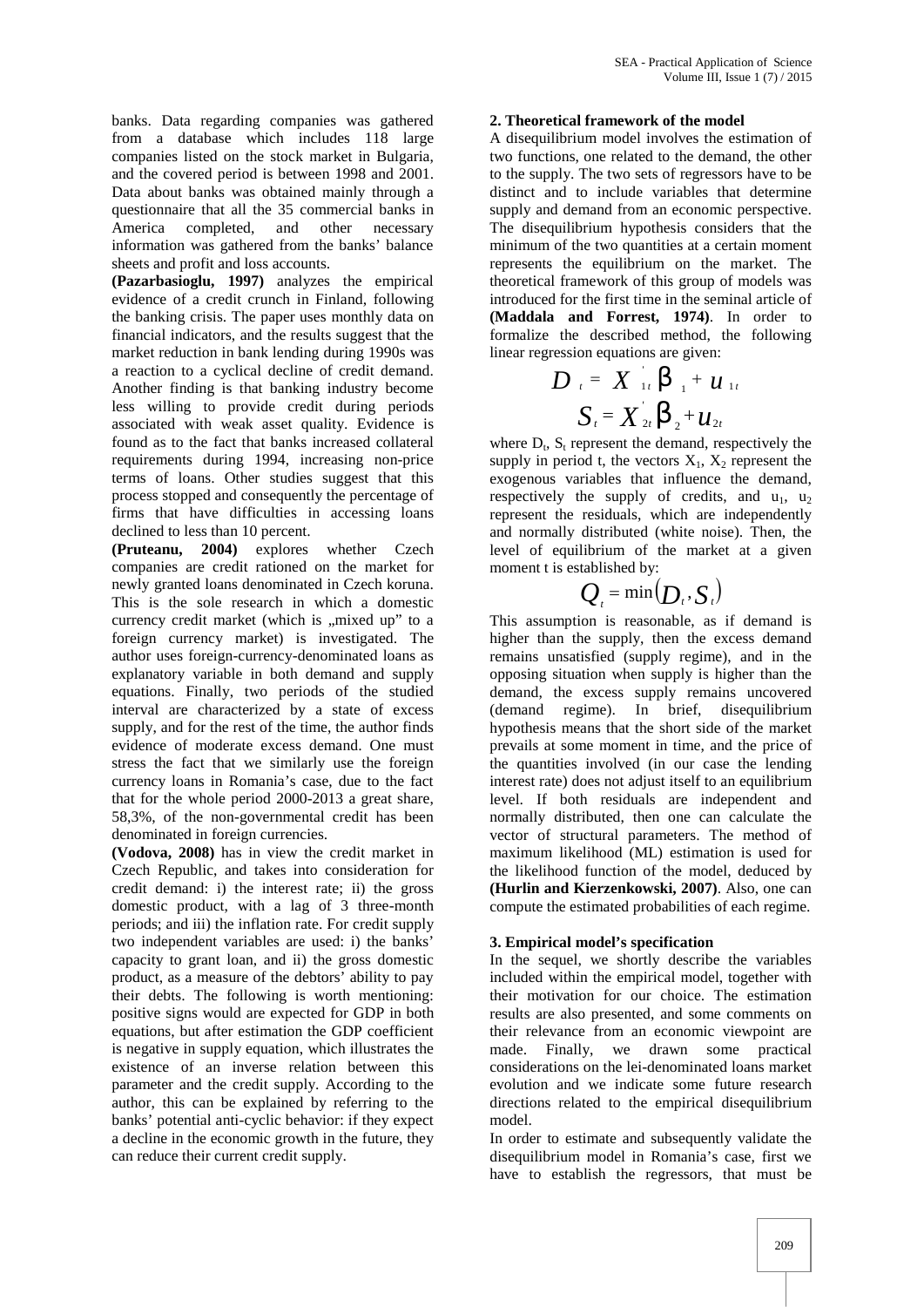macroeconomic variables that have a great impact on either demand-side or supply-side of lei denominated loans market. To this end, for credit demand and supply we take into consideration the following linear regressions:

$$
cngrd = {}_{0} + {}_{1} * cngvrt-1 + {}_{2} * pibt-3 + {}_{3} * dobct-3 + {}_{4} * inflt-1 + {}_{5} * bett-1
$$
  
\n
$$
cngrs = {}_{0} + {}_{1} * cngvrt-1 + {}_{2} * pibt-1 + {}_{3} * deprt-1 + {}_{4} * markupt-1
$$

where:

- *cngvr* is the real foreign-currency-denominated credit granted by banks to firms and households (excluding public administration). In demand equation the sign could be either positive – if the firms and households consider splitting the reimbursement and other risks between national and foreign currency, and negative – if they see foreign currency loans as an alternative to lei loans – which is likely to happen, for example, if the interest rate differential decreases. In supply equation the expected sign is negative, as banks have limited financing resources, that must be "splitted" between lei and foreign currency;

- *pib* is the gross domestic product in constant prices, seasonally adjusted, with three lags in demand equation, as a *proxy* for the general economic climate; the expected sign is positive in both equations as both sides of the credit market generally tend to act procyclically. i.e to boost demand and supply in case of economic growth. Since this variable is not originally available in monthly values, we used linearly interpolated the original values in order to get the monthly values of the series;

- *dobc* is the nominal lending rate, with three lags due to the time needed to process the credit applications; the expected sign is negative, as the firms and household look at it as a major indicator of the cost of financing;

*- infl* is the inflation rate expressed by consumer price index. The expected sign is negative, as a higher inflation indicates a worse general economic environment, that shoud result in a decrease of the demand;

- *bet* is the index of the Bucharest stock exchange; the expected sign is positive if the macro effect prevails, i. e. an increase of the stock exchange activity accounts for better economic perspectives, and negative if the substitution effect is in place;

- *depr* represent the real domestic term deposits (including public deposits), which is used as a *proxy* for lending capacity of the banking system as regards lei-denominated loans. Obviously, the expected sign is positive;

- *markup* is the risk premium that banks charge their clients and it is calculated as the difference between the nominal lending rate and the nominal money market rate ROBID at three months. The higher the risk premium, the lesser is the banks'

willingness to grant credits due to incertainty associated with such credits, therefore its expected sign is negative.

The dependent variable is the real lei-denominated credit granted by banks to firms and households, *cngr*.

All time series are from the National Bank pf Romania, except for *pib*, which is from the National Institute of Statistics. To avoid endogeneity problems we considered all the regressors with various lags, in order to get the best statistical results. The initial series are in monthly values and cover the period 2000m01:2012m12. Nominal values for were deflated by using the inflation rate, expressed by the consumer price index. All series, except for *dobc*, *infl* and *markup,* expressed in percents, are expressed in natural logarithms.

Although the time series exhibit unit roots, i.e. they are non-stationary, we perform our estimation in levels, as opposite to **(Hurlin and Kierzenkowski, 2007)**, due to the following reasons:

- using differentiated series results in less useful information, in the sense that one cannot draw appropriate conclusions if the differences of demand and supply are used instead of actual levels;

- the series representing lei-denominated credit tends to be integrated of order 2, according to ADF test, that would imply taking second difference, with further loss of generality.

## **4. Estimation's results and main findings**

In order to use the ML method we have to get the initial values of structural parameters (the coefficients in demand and supply equations, as well as the two standard errors). To this end we used the method proposed in **(Hurlin and Kierzenkowski, 2007)**.

The errors in both the initial OLS demand and supply equations are normally distributed, according to Jarque-Bera tests (*computatins performed with statistical software Eviews 7.0*) (see annex 1).

Therefore, the basic assumption of errors normality is verified by our model. We get the following ML estimates of the parameters (*computations were performed using the software developed by professor Christophe Hurlin, freely available on www.execandshare.org*) (t-statistics below each equation):

 $c<sub>n</sub>gr<sup>d</sup> = -44.2365 + 1.6907 * c<sub>n</sub>gr<sub>t-1</sub> + 4.0524 * pib<sub>t-3</sub>$ *0.0077 \*dobct-3+0.0220\*inflt-1 -0.3913\*bett-1* (1) *-2.9277 4.9306 2.4425 -2.6026 -2.1678 3.5264*

|         | cngr <sup>s</sup> = -21.7312 - 0.2894*cngvr <sub>t-1</sub> + 2.2273*pib <sub>t-1</sub> |        |  |  |
|---------|----------------------------------------------------------------------------------------|--------|--|--|
|         | $+1.0925*depr_{t-l}$ - 0.0275*markup <sub>t-1</sub>                                    | (2)    |  |  |
|         | $-6.6451 - 3.0320$                                                                     | 5.5468 |  |  |
| -5.2586 | 6.1392                                                                                 |        |  |  |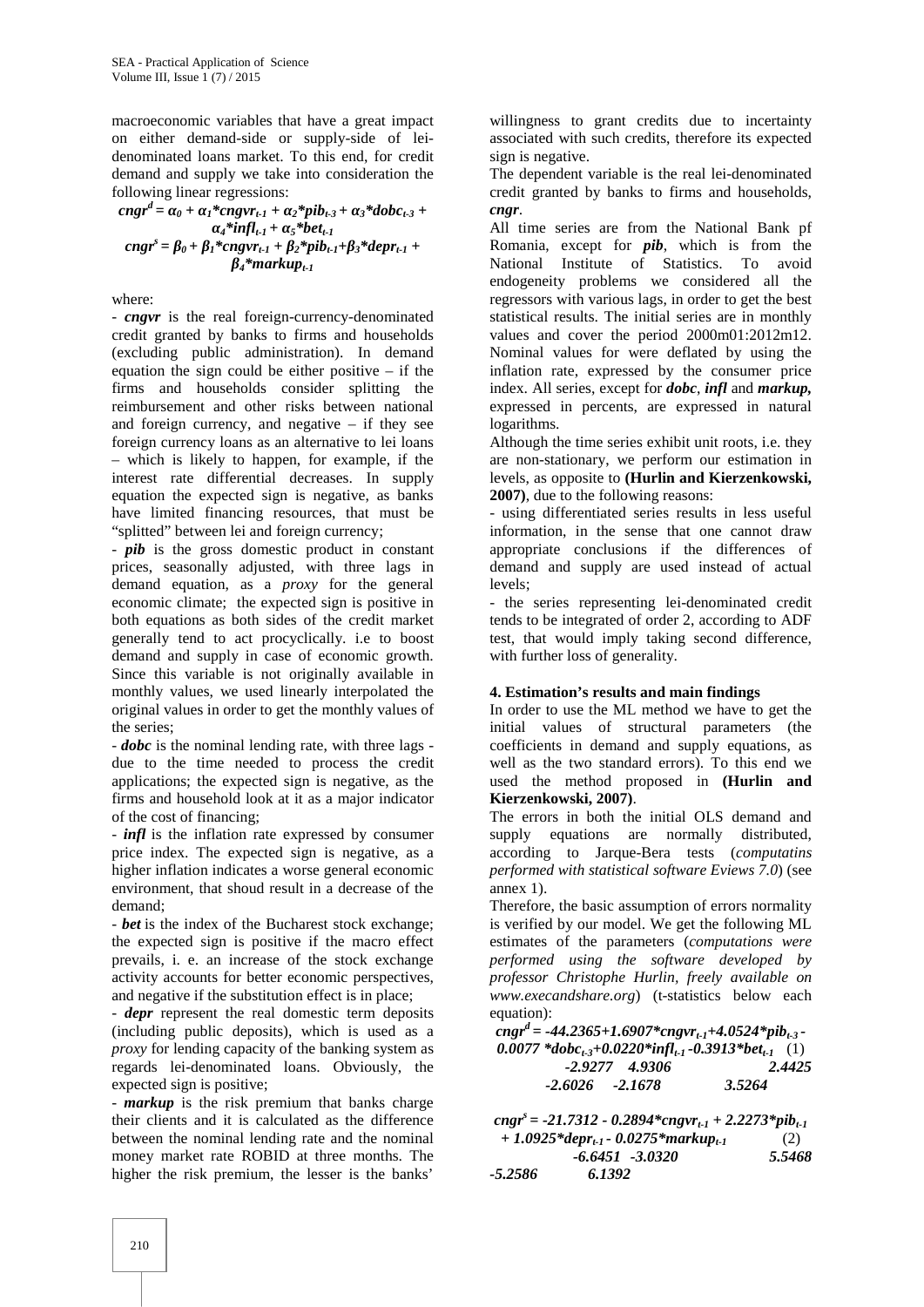All coefficients are statistically significant in (1) and (2), and have the expected signs, except for inflation rate, which proves a good fitness of our model to the data. In this way the empirical assumptions we have made on the determinants of credit market are practically confirmed.

The positive elasticity of foreign-currency denominated credit in demand equation reflects, according to **(Pruteanu, 2004)**, the process of country's European Union integration process, especially form a financial viewpoint. In this context, firms and households consider euro loans as an equal opportunity currency in which they can borrow funds, thus splitting the incurring risks of the debtors by diversifying between domestic and foreign currency. The same variable has a negative effect on supply, as expected (although lesser in absolute value), and indicates the presence of a substitution effect: an increase of 1% of foreign currency-denominated loans determines a decrease of about 0.29% of lei-denominated loans.

General economic development, proxied by the level of gross domestic product, has the most important effects on boths sides of the market; however, the elasticity is greater (almost twice) on the demand side. This situation can be explained by the fact that the real sector of the economy has a greater positive influence on the real sector of the economy (as the source of demand) than on the financial one (as the source of supply). One can shortly state that: the greater the level of past economic development, the greater the contemporaneous demand for credit.

The nominal interest rate has a negative semi elasticity of -0.0077, so that a one percent increase of nominal lending rates determines a 0,7% reduction of the credit demand. This fact confirms the fact that economic operators tend to take into account the nominal rates when they are making decisions about credit applications, and this can be associated with the need for funds is generally "counter-balanced" by the existing lending rates.

The inflation rate has a relatively low positive semi-elasticity of 0.0220, and this fact indicates that a low inflation should lead to a decrease in lei loans demand. In other words, borrowers do not take into consideration the price level as signalling the "quality" of economic environment. In fact, the period of low inflation rates (2006-2012) partially coincide with low level of credit (2009-2012).

The elasticity of *bet* is negative and shows that an increase of 1% of the index results in a decrease of 0.4% of the credit demand. This confirms the fact that the Bucharest Stock Exchange plays a role as an alternative source of financing to banking credit. The domestic deposits have an elasticity of 1.10 (closer to 1), which is highly significant. This fact shows that our initial assumption to proxy the lending capacity by this variable was correct. On the other hand, the size of the coefficient suggests

that generally banks appeal to other resources than domestic deposits to increase their lending capacity.

The risk premium semi-elasticity has the expected negative sign and shows that an increase in markup of one percent diminishes the credit supply by 2.75%.

In order to further check the validity of our model we have to test whether there are at least one cointegration relationship between the fitted values of demand and supply, as calculated from the ML estimation above, on the on hand, and the original, observed lei-denominated credit time series on the other hand. To this end, we performed two Johansen co-integration tests (trace tests) for the two pairs of time series, that show the existence of desired co-integration relationships. We only provide the test for fitted demand in annex 2, similar result is obtained for fitted supply.

Finally, we show in annex 3 the estimated probabilities of each regime. One can easily observe that for the most period the market was in a demand regime. However, at the beginning of the interval (2000m04-2004m12), the market was in a supply regime, which is in line with the relatively lack of bank capital, high markups associated with greater risks, and low levels of GDP, factors that restrained the credit supply. The appearance of demand regime coincided both with the major improvement in the international status of Romania, represented by the signing of European nUnion accession treaty (April 2005) and to a major change in monetary policy, namely inflation rate targetting, adopted by the central bank in August 2005. As a result, credit in foreign currency became a major alternative of financing as more and more Romanian economic operators connected to European Union economic environment (*in this way, the interest rate risk and exchange rate risk associated with lei denominated loans were removed, especially for importers*), and therefore the demand for lei-denominated credit decreased. Also, the inflows of foreign capital to the banks from their foreign mother-banks, thus resulting in greater lending capacity

### **5. Overall conclusions and future research areas**

This paper investigates the lei-denominated Romanian credit market that appeared in the process of transition to the market economy, which includes a healthy banking system. First part deals with a comprehensive presentation of past results and findings in the field of disequilibrium models used in various national credit markets.

The other parts of this paper shortly present the theoretical model, as well as the main findings related to an empirical disequilibrium model for lei-denominated credit market of Romania. Using the maximum likelihood method, which is well known in the literature, we estimate the structural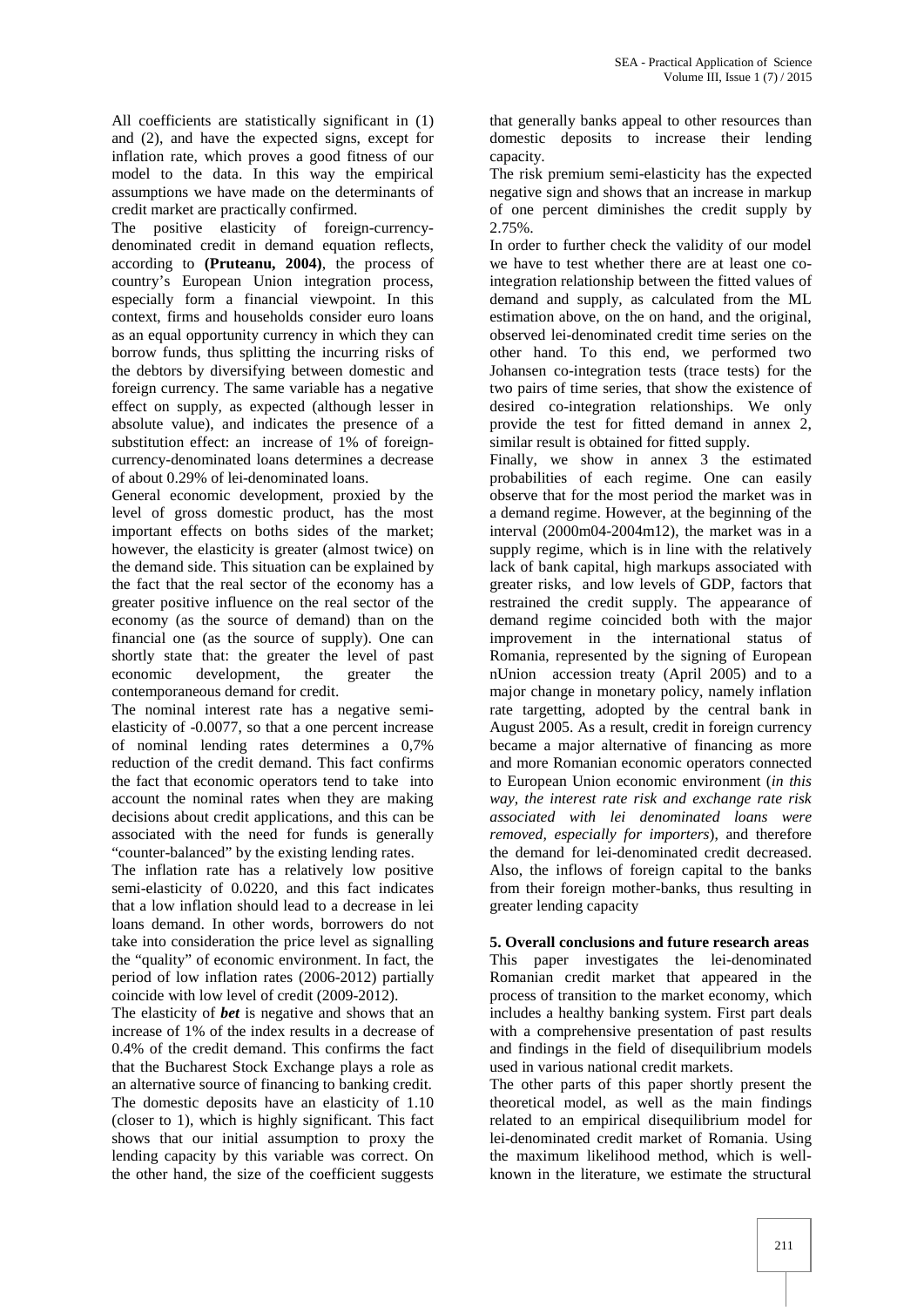parameters of our model and make some useful insights into the inner structure of the lei denominated credit market.

The estimation results show that there was no credit crunch on Romanian lei-denominated market. Moreover, according to the estimated coefficients, the demand regime prevailed in the period 2005-2012, that coincides with the *de jure* membership Romania to the European Union.

This paper's model uses lending capacity as a variable that discriminates between demand and supply. If we take into account the large number of possible factors that may affect credit supply, mentioned in literature, a future research area is the testing, calibration and validation of disequilibrium models that include those factors. Additionally, the present study may be improved by proposing alternative models and estimating them through maximum likelihood method, in order to get a better statistical quality and to better correlate the theoretical findings with the economic facts.

#### **References**

- **[1] Baek, E.G.** "A disequilibrium model of the Korean credit crunch", *The Journal of the Korean Economy, vol. 6, no. 2 (fall 2005), 313- 336*
- **[2] Barajas, A., Steiner. R.** , "Why don't they lend? Credit stagnation in Latin America"*, IMF Staff papers vol. 49, special issue, 2002*
- **[3] Ghosh, S.H., Ghosh, R.A.**, "East Asia in the aftermath: was there a credit crunch ?", *IMF Working Paper No. 38, March 1999*
- **[4] Hurlin, C. Rafal, Kierzenkowski, R.** "Credit market disequilibrium in Poland. Can we find what we expect? Non-stationarity and "min" condition"**,** *Economic Systems, Vol. 31, No. 2, 2007*
- **[5] Maddala, G.S., Forrest, N.D.**, "Maximum likelihood methods for models of markets in disequilibrium", *Econometrica, Vol. 42. No. 6 (November 1974)*
- **[6] Nenovsky, N., Peev, Yalamov, E.T.** "Bankfirms nexus under the currency board: empirical evidence from Bulgaria", *William Davidson Working paper No. 555, April 2003, University of Michigan Business School*
- **[7] Pazarbasioglu C.** "A credit crunch? Finland in the aftermath of the banking crisis "**,** *IMF Economic Review, vol. 44 nr. 3 (September 1997), pp. 315- 327*
- **[8] Pruteanu A.**, "Was there evidence of credit rationing in the Czech Republic?", *Eastern European Economics, vol. 42, no. 5, September–October 2004, pp. 58–72.*
- **[9] Vodova, P.**, "Credit market and prediction of its future development in the Czech Republic", *Munich Personal RePEc Archive No. 11904, 2008*

*\*\*\* www.bnro.ro, www.insse.ro, www.runshare.org/CompanionSite/Site102*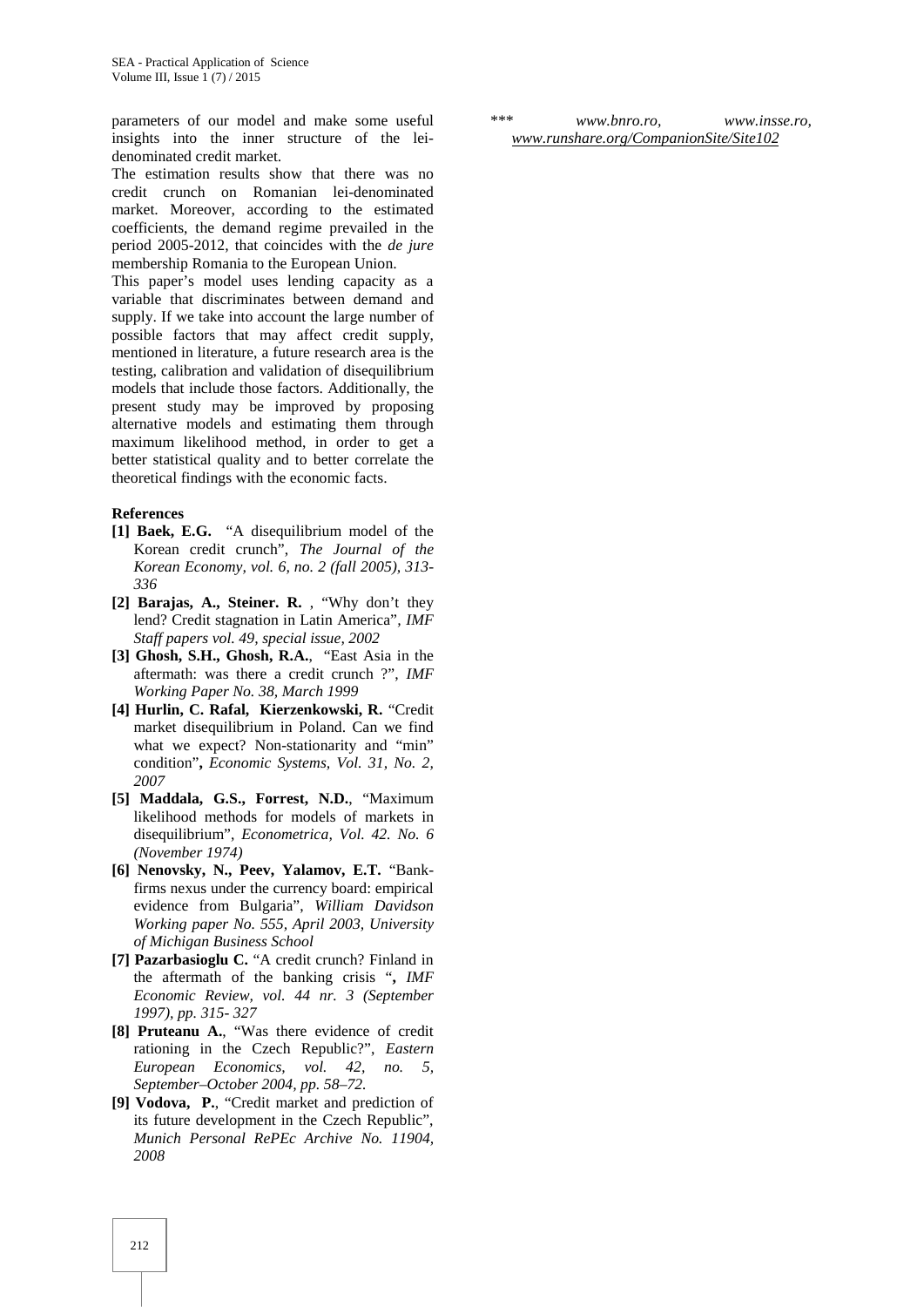| <b>Annexes</b>                                                         |  |
|------------------------------------------------------------------------|--|
| Annex 1. Normality of residuals in initial demand and supply equations |  |

| Series: Residuals<br>Sample 2000M04 2012M12<br>Observations 153 |                         | Series: Residuals<br>Sample 2000M04 2012M12<br>Observations 153 |                         |  |
|-----------------------------------------------------------------|-------------------------|-----------------------------------------------------------------|-------------------------|--|
| Mean<br>Mcdian                                                  | 1.29e 14<br>$-0.011277$ | Mean<br>Mcdian                                                  | 1.62e 15<br>$-0.000656$ |  |
| Махіпшт                                                         | 0 183085                | Махіпшин                                                        | 0.240564                |  |
| Minimum                                                         | $-0.253829$             | Minimum                                                         | $-0.205666$             |  |
| Std. Dev                                                        | 0.101619                | Std Dev                                                         | 0.097228                |  |
| <b>Skewness</b>                                                 | $-0.064595$             | <b>Skewness</b>                                                 | 0.251634                |  |
| Kurtosis                                                        | 2 3 3 2 3 4 5           | <b>Kurtosis</b>                                                 | 2 37 36 72              |  |
| Jarque Bera                                                     | 2.948142                | Jarque Bera                                                     | 4.115478                |  |
| Probability                                                     | 0.228991                | Probability                                                     | 0.127742                |  |

## **Annex 2. Co-integration trace test of fitted demand with actual credit**

|                                              | Sample (adjusted): 2000M09 2012M12           |                                                               |                       |         |
|----------------------------------------------|----------------------------------------------|---------------------------------------------------------------|-----------------------|---------|
|                                              | Included observations: 148 after adjustments |                                                               |                       |         |
|                                              | Trend assumption: Linear deterministic trend |                                                               |                       |         |
| Series: FIT DEMAND LCNGLR                    |                                              |                                                               |                       |         |
|                                              | Lags interval (in first differences): 1 to 4 |                                                               |                       |         |
| Unrestricted Cointegration Rank Test (Trace) |                                              |                                                               |                       |         |
| Hypothesized                                 |                                              | Trace                                                         | 0.05                  |         |
| No. of $CE(s)$                               | Eigenvalue                                   | <b>Statistic</b>                                              | <b>Critical Value</b> | Prob.** |
| None *                                       | 0.090829                                     | 17.84381                                                      | 15.49471              | 0.0217  |
| At most 1                                    | 0.025026                                     | 3.750923                                                      | 3.841466              | 0.0528  |
|                                              |                                              | Trace test indicates 1 cointegrating eqn(s) at the 0.05 level |                       |         |
|                                              |                                              | * denotes rejection of the hypothesis at the 0.05 level       |                       |         |
|                                              | **MacKinnon-Haug-Michelis (1999) p-values    |                                                               |                       |         |

**Annex 3. Estimated probabilities of demand and supply regimes**